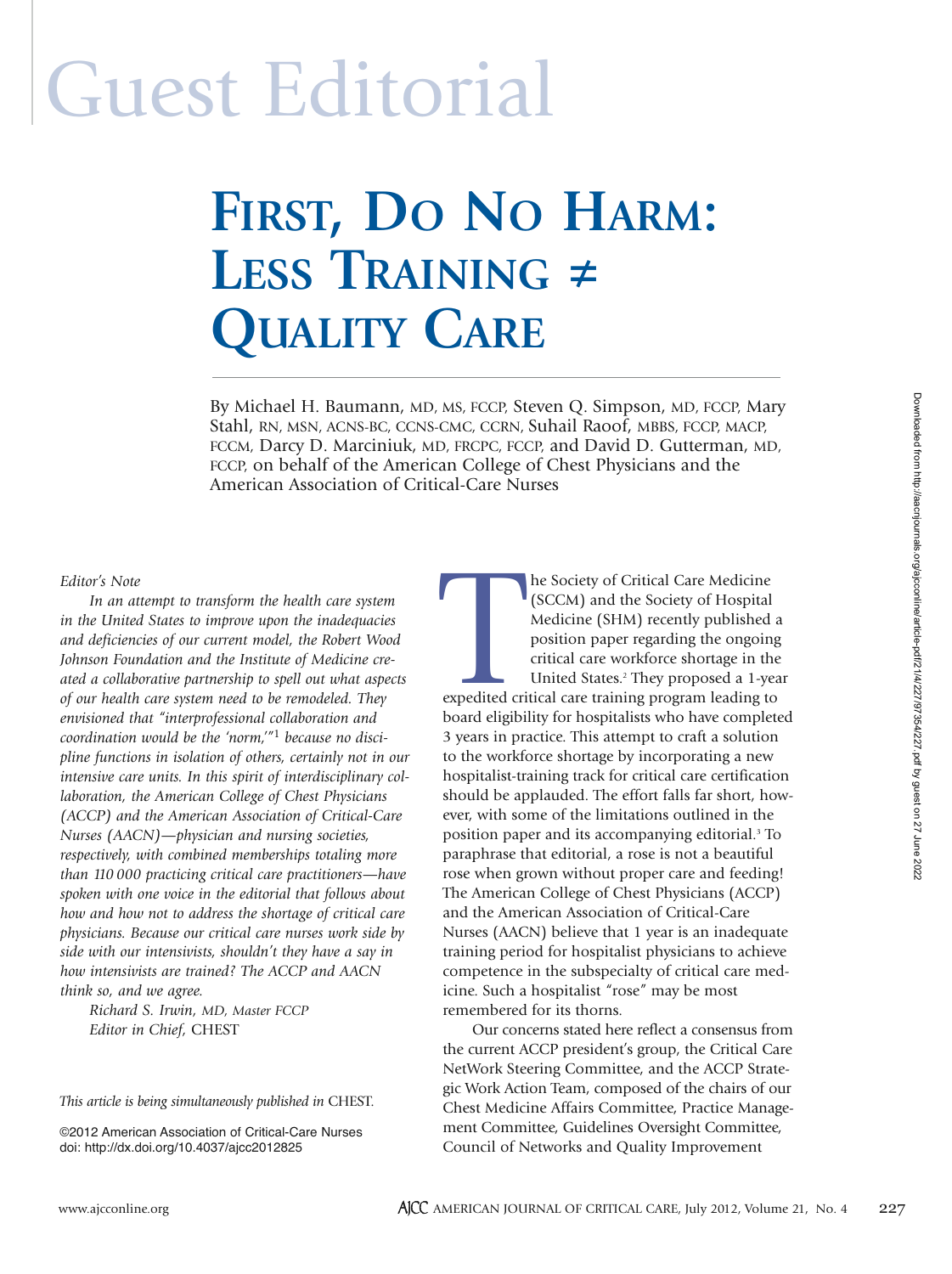## It must also be recognized that the orkforce shortage extends beyond phys workforce shortage extends beyond physicians to other professionals, including nurses. **"**

Committee, and from the President of The CHEST Foundation, after review of the position paper and its accompanying editorial. This article also reflects a consensus from the leaders of AACN after a similar review of the SCCM/SHM papers.

Attracting and adequately training additional critical care physicians is a goal shared by most professional participants in the critical care arena, including the ACCP and AACN at every level.<sup>4-7</sup> It must also be recognized that the workforce shortage extends beyond physicians to other professionals, including nurses.<sup>5</sup> As proposed in 2004, further expansion of the role of critical care nurses, pharmacists, and respiratory therapy practitioners into the critical care environment would be important to improve outcomes for patients in intensive care units (ICUs).<sup>5</sup> Subsequently, a past president of AACN and of the ACCP outlined how collaboration between nurses and physicians could be strengthened, how doing so would drive improved ICU outcomes, and the steps to implement change in the ICU working

#### **About the Authors**

**Michael H. Baumann** is professor of Medicine, Division of Pulmonary, Critical Care and Sleep Medicine, Chief Quality Officer, University of Mississippi Medical Center, Jackson, Missisippi, and President-Designate, American College of Chest Physicians. **Steven Q. Simpson** is professor of Medicine, Director, Fellowship Training, Division of Pulmonary and Critical Care Medicine, University of Kansas, Kansas City, Kansas, and Chair, American College of Chest Physicians, Critical Care NetWork. **Mary Stahl** is a clinical nurse specialist, medical cardiology, at the Mid America Heart Institute, Saint Luke's Hospital, Kansas City, Missouri, and was President, American Association of Critical-Care Nurses, at the time this editorial was written. **Suhail Raoof** is professor of Clinical Medicine, Weill Medical School of Cornell University, New York; Chief, Division of Pulmonary, Critical Care and Sleep Medicine, New York Methodist Hospital, Brooklyn, New York; and President, American College of Chest Physicians. **Darcy D. Marciniuk** is Ferguson Professor of Medicine Head, Division of Respirology, Critical Care and Sleep Medicine, University of Saskatchewan, Saskatoon, Canada, and President-Elect, American College of Chest Physicians. **David D. Gutterman** is Northwestern Mutual Professor of Cardiology, Medical College of Wisconsin, Milwaukee, Wisconsin; and Immediate Past-President, American College of Chest Physicians.

**Corresponding author: Michael H. Baumann, MD, FCCP,** Division of Pulmonary, Critical Care, and Sleep Medicine, University of Mississippi Medical Center, 2500 N State St, Jackson, MS 39216 (e-mail: mbaumann@umc.edu).

environment to build such collaboration to achieve the goal of patient-focused care.<sup>7</sup> A recent survey of academic medical centers reflects the growing success of such endeavors, with 27% of responding critical care program directors reporting that advanced practice nurses with critical care training are available in the ICU environment.<sup>8</sup>

Other critical care delivery models can also help bolster excellent patient-focused critical care while effective workforce solutions are developed. Several such models are briefly alluded to in the SCCM/SHM editorial,<sup>3</sup> including critical care transfer networks,<sup>9</sup> tiered regionalization, and ICU telemedicine.10 Previous multisociety efforts included the SCCM, the American Thoracic Society, AACN, and the ACCP, who collaboratively proposed in 2004 a *comprehensive* approach to improving critical care delivery in the United States. That proposal not only included the use of ICU telemedicine and tiered models but suggestions to the Health Resources and Services Administration to increase the supply of critical care providers, including both short-term and long-term solutions.<sup>4-6</sup> These recommendations remain relevant today. Subsequently, an AACN-ACCP collaborative publication emphasized the need to foster an interdisciplinary critical care environment that places the patients' needs central to these efforts to improve care delivery by underscoring the partnership between provider and patient.<sup>7,11</sup>

Critical thinking and cognitive skills in critical care medicine come from ongoing supervised training exposure to the clinical critical care environment and to research in this setting, the latter of which is absent in the proposed hospitalist path. The SCCM/SHM position paper suggests that the American Board of Internal Medicine (ABIM) Focused Practice in Hospital Medicine Maintenance of Certification program and prior exposure to quality improvement projects can suffice to supplant the research requirement found in other pathways, a suboptimal assumption at best.<sup>2</sup> The cognitive complexity of the critical care environment requires clarity of thought that we believe is best acquired through rigorous scientific training. Another pragmatic flaw that is not clearly confronted in the proposal is the question of why a hospitalist would leave practice after 3 years, absorb an income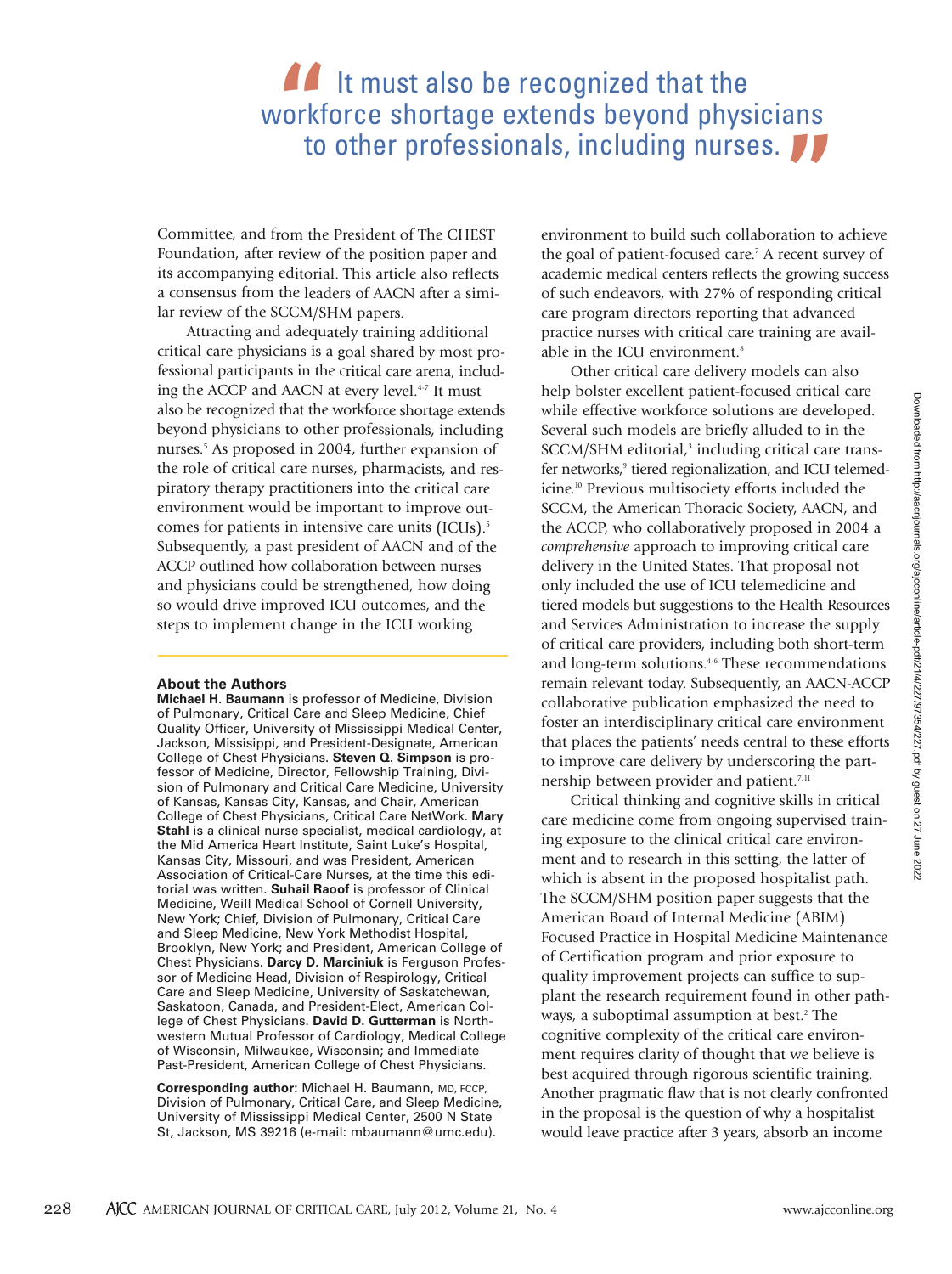### **Adequately staffing critical care units** ith intensivists can improve patients' outcomer including marketing with intensivists can improve patients' outcomes, including morbidity and mortality. **The**

decrease for 1 year, and settle for training that does not compare favorably with other trainee tracks. This conundrum is compounded by the training time math. For the time committed to the proposed hospitalist track, a physician can alternatively train, for example, initially in internal medicine, then immediately obtain 2 years of critical care training, and be ahead of the hospitalist track with 1 year to spare, while receiving superior critical care training. Why would one choose the proposed hospitalist track?

Cognitive skills remain integral to critical care medicine but must be complemented by mastery of multiple procedural skills. Although several approved critical care tracks are currently available, $2$  including some that require only 1 year of additional training to become certified, most of these currently approved critical care tracks rely on significant residencyacquired procedural skills, achieved over multiple years of training. The 1-year surgical and anaesthesiology critical care training tracks have 3 and 4 years, respectively, of procedure-intensive programs preceding the 1-year critical care training requirement. Hospitalists often come from the internal medicine training track,<sup>12</sup> with the ABIM offering a Certification in Internal Medicine with a Focused Practice in Hospital Medicine.<sup>13</sup> The current Accreditation Council for Graduate Medical Education<sup>14</sup> defers to the ABIM<sup>13</sup> to define the procedural competence requirements for internal medicine trainees. The ABIM requires *no* competence in performing invasive procedures for these trainees *except* for collecting venous or arterial blood samples and placing a peripheral venous catheter. This paucity of procedural exposure is compounded by mandating that one-third of the training years be in an ambulatory setting, with only 3 months of exposure required in the critical care setting.<sup>14</sup> This flaw would undoubtedly be magnified for other hospitalists with even less "rigorous" training backgrounds. The heterogeneity in hospitalist training and experience compounds the inadequacies of the proposed training track.

We believe the paramount emphasis on patients' needs is ultimately deemphasized in the SCCM/SHM proposal. In the end, is this proposal best for critically ill patients and for the relationship between the provider and the patient? Adequately staffing critical care units with intensivists can improve

patients' outcomes, including morbidity and mortality.5,15,16 Tacit to such findings is the incorporation of well-trained intensivists. The SCCM/SHM position paper<sup>2</sup> notes that "the impact that critical-care trained hospitalists will have on the quality and safety of patient care in the ICU will require evaluation and study." The paper's authors presume "that inserting this new cohort of intensivists into previously unmanaged or undermanaged ICUs will improve care … but … should be subject to rigorous and objective examination through additional clinical research."2 Clearly if this approach were to be adopted, close study would be required. But would we be harming patients for an unforeseeable time until results of such studies became available? Why abandon successful training models for a model that is yet untried that may place patients in harm's way? Remember, we as patient care providers should first, do no harm!

What should we do? We have no doubt that the shortage in critical care physicians exists, and the ACCP and AACN remain concerned. We suggest reinvigorating past interdisciplinary collaborative efforts<sup>4-7</sup> to address the shortage, but within the framework of existing and proven training pathways. No, the perfect should not be the enemy of the good in our efforts to craft solutions. But the current imperfect SCCM/SHM proposal is an enemy of the existing good training processes already in place. A simple, immediate solution is to have hospitalists with critical care interests enter the existing proven training pathways.

#### FINANCIAL DISCLOSURES

The authors have reported that no potential conflicts of interest exist with any companies/organizations whose products or services may be discussed in this article.

#### **eLetters**

Now that you've read the article, create or contribute to an online discussion on this topic. Visit **www.ajcconline.org** and click "Submit a response" in either the full-text or PDF view of the article.

#### REFERENCES

- 1. Committee on the Robert Wood Johnson Foundation Initiative on the Future of Nursing, at the Institute of Medicine. *The Future of Nursing: Leading Change, Advancing Health.* Washington, DC: The National Academies Press; 2011.
- 2. Siegal EM, Dressler DD, Dichter JR, Gorman MJ, Lipsett